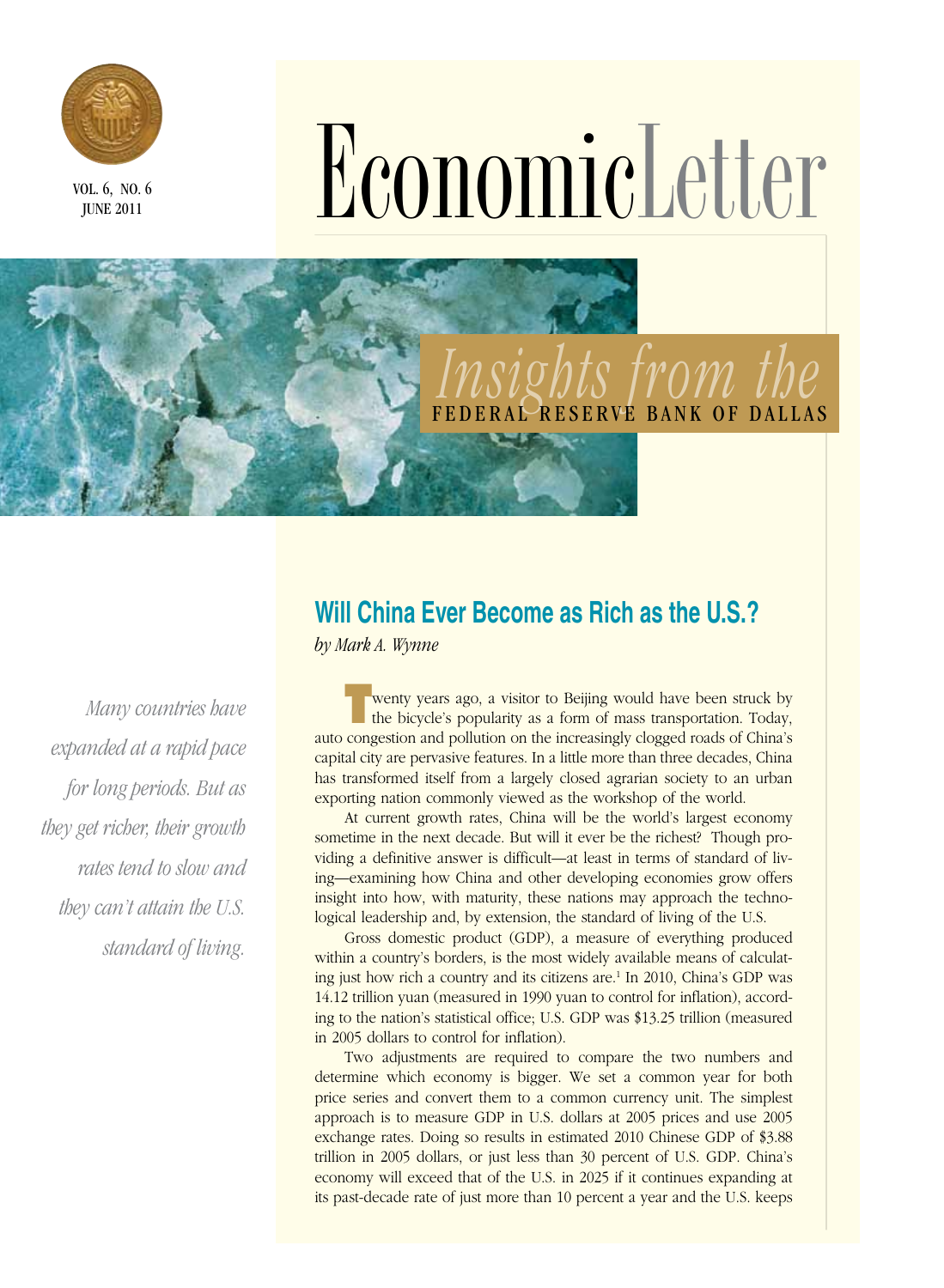growing at the 1.7 percent annual rate it experienced during the period.

Per capita GDP allows us to compare the relative well-being of residents of the two nations. Based on the 2010 U.S. population of 309 million, per capita GDP was \$42,874 last year. China, with a 2010 population of 1.34 billion, had per capita GDP of \$2,893 last year, or 6.7 percent of the U.S. figure.

#### **Making Cross-Country Comparisons**

However, such comparisons are problematic, especially when comparing living standards across countries. For such questions economists prefer to use so-called purchasing power parity (PPP) exchange rates rather than market exchange rates. Purchasing power parity entails adjusting exchange rates so that each currency can purchase a like amount of goods. These rates take into account that many so-called nontraded goods (items exclusively produced for home-country consumption) are a lot cheaper in poorer countries and allow a more accurate comparison of living

–15

standards across nations. The most recent estimates, compiled by researchers at the University of Pennsylvania for 2009, put China's per capita GDP in 2005 U.S. dollars at \$7,634, or about 18 percent of the U.S. sum of \$41,099 that year. That is up from 8 percent of the U.S. level in 2000.

So, is it likely that Chinese living standards will ever match those in the U.S.? To get a handle on this question, it is useful to look at other countries' experiences over a long period. Many nations underwent development miracles in the latter half of the 20th century. Reviewing data on the evolution of global living standards over the period reveals two interesting facts. First, there are several countries where per capita GDP exceeds that of the U.S., often by significant amounts. Almost all of these nations are oil exporters. For them, per capita GDP may not accurately measure living standards because a significant component of economic activity involves depleting the country's natural resources or wealth. Thus, we exclude those nations from the analysis.<sup>2</sup>



0 10,000 20,000 30,000 40,000 50,000

Real per capita GDP in 2005 purchasing power parity-adjusted dollars

NOTE: Each square represents a single country over a decade. SOURCES: Penn World Tables, version 7.0; author's calculations.

Second, other countries with per capita GDP significantly exceeding the U.S. level are generally small, with large, offshore financial centers. Given the well-known difficulties associated with determining financial-sector output, per capita GDP in such nations may not accurately measure living standards. So we also exclude them.<sup>3</sup>

#### **Assessing an Initial Growth Spurt**

Chart 1 is a scatter plot of the growth rate of real (inflation adjusted) per capita GDP against the level of per capita GDP for a large group of countries.4 Specifically, it shows the average growth rate over one decade against the level of real per capita GDP at the beginning of the decade.

Basic growth theory suggests that poor countries should grow more rapidly than rich countries. That is, the lower the level of per capita GDP at the beginning of a decade, the faster a country should expand over the following 10 years. And, indeed, this is generally what the chart shows. Note that some poor countries experienced growth disasters: Despite low levels of per capita GDP, living standards declined over 10 years or more. Excluding these observations from the sample, the tendency of growth to slow as countries get richer becomes more apparent.

Chart 2 shows how successful various countries have been at catching up to the U.S. Each point represents an observation for a single country for a single year.

We measure real per capita GDP in PPP dollars on the horizontal axis, while on the vertical axis we show per capita GDP as a percentage of U.S. per capita GDP. What is striking about the figure is that many countries come close to achieving U.S. standards of living, but essentially none achieve parity.

This is even more apparent in Chart 3, which for comparison presents data for the wealthy, non-U.S. (G-7) countries and China. There was a period of rapid growth following the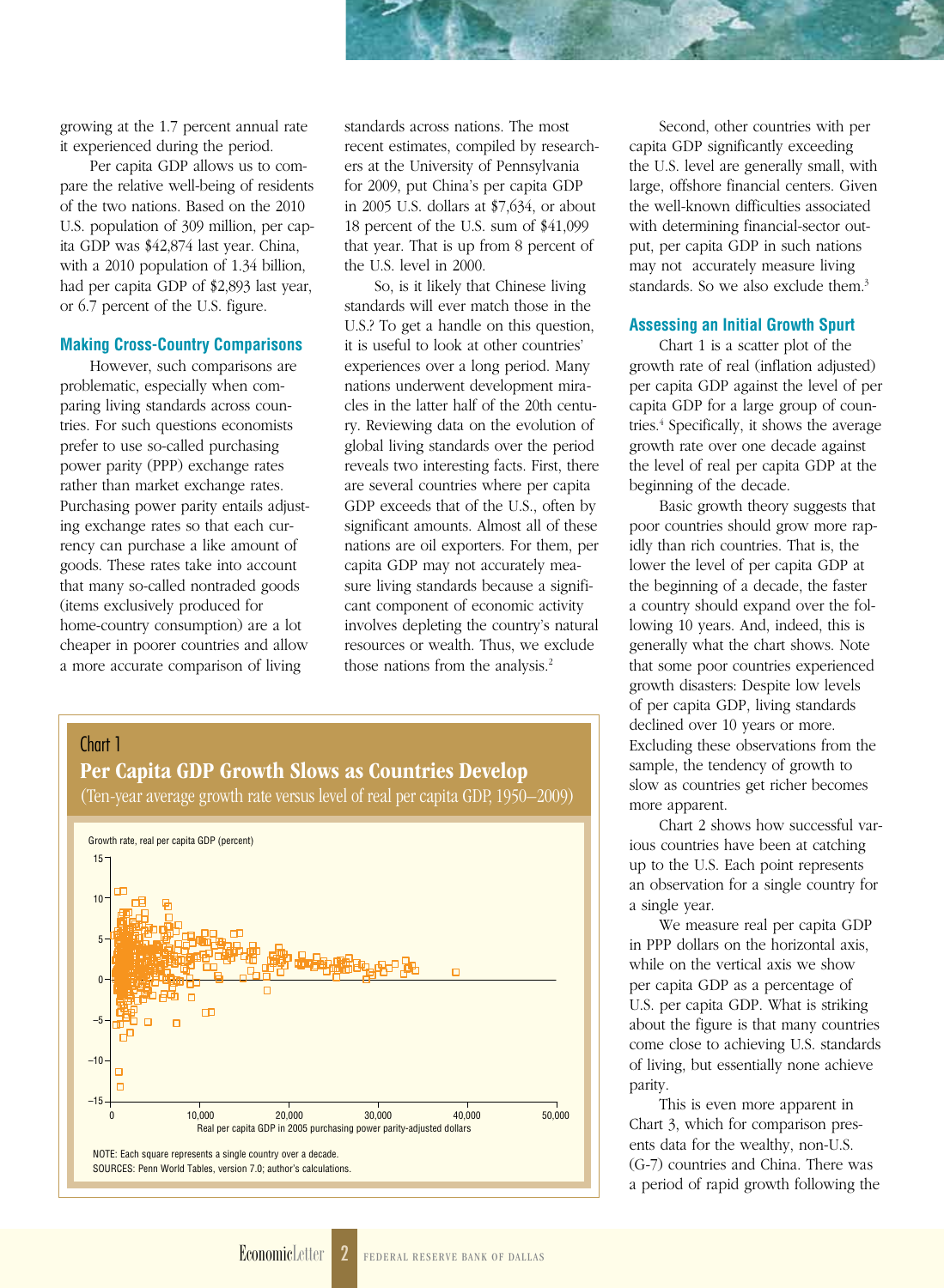destruction of World War II when living standards rose in countries such as Japan, Italy and France. But none of them caught up with the U.S. The chart reveals just how far China has to go to match the standards of living currently enjoyed by the citizens of these countries.

#### **Failing to Reach the U.S.**

Why do countries fail to reach U.S. living standards? Therein lies something of a mystery. Economists speak of a middle-income transition, or middleincome trap, where previously rapidly growing economies slow down dramatically and never achieve the same standard of living as the technological leader. The reasons for this are unclear. It may be that policies appropriate for one stage of development are less effective at later stages and that the institutional structure lacks the agility to adjust as circumstances change.

In a recent paper, economists Barry Eichengreen, Donghyun Park and Kwanho Shin examined a large number of growth slowdowns over the past 50 years (declines in per capita GDP growth rates of at least 2 percentage points from rates of at least 3.5 percent per annum).<sup>5</sup>

The economists looked for factors correlated with these declines. They found that the slowdowns tend to occur when per capita GDP reaches about \$17,000 in 2005 PPP-adjusted dollars and when per capita GDP reaches about 58 percent of per capita GDP in the lead country. Maintenance of an undervalued exchange rate also appeared correlated with the slowdowns.

Barring some major shock, it appears China's economy will inevitably become larger than that of the U.S. sometime in the next decade. In many ways, this simply reflects the sheer size of China's population, currently more than four times that of the U.S. population. Even so, a lot of uncertainty remains about whether individual Chinese citizens will ever be as rich as their American counterparts.

#### Chart 2

### Countries Approach but Don't Surpass U.S. Per Capita GDP (Data for the period 1950–2009)



## Chart 3 G-7 Members and China: Catching Up with the U.S.? (Data for the period 1950–2009)



#### **Considering the Future**

As noted, many countries have expanded at a rapid pace for long periods. But as they get richer, their

growth rates tend to slow and they can't attain the U.S. standard of living. For most of the 20th century, the U.S. defined the technological frontier to